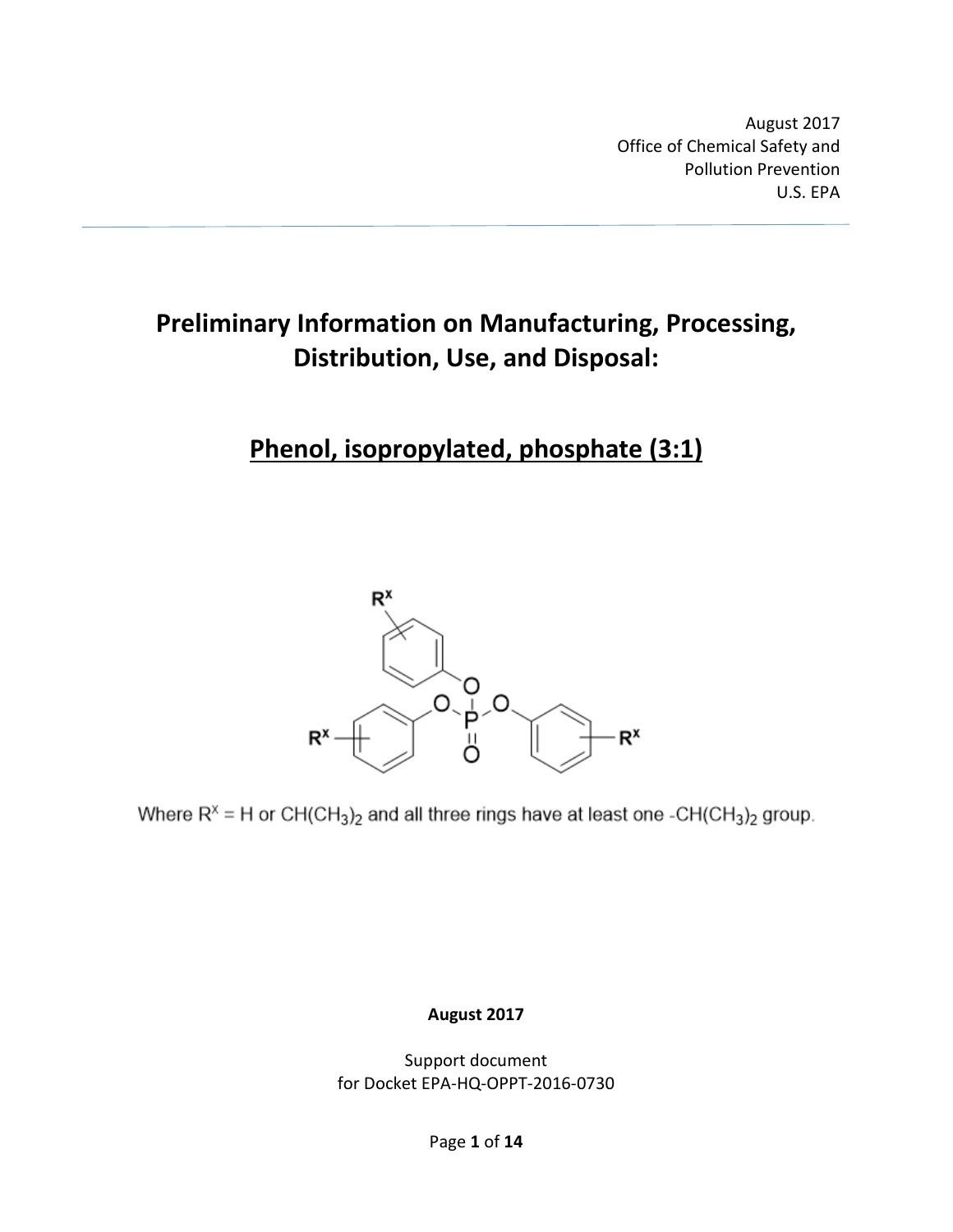This document provides a preliminary public summary of available information collected by EPA's Office of Pollution Prevention and Toxics (OPPT) in the Office of Chemical Safety and Pollution Prevention (OCSPP) on the manufacturing (including importing), processing, distribution incommerce, use, and disposal of this chemical. This is based on existing data available to EPA, including information collected under the Chemical Data Reporting rule, Toxics Release Inventory (if available),information from other Agency databases, other U.S. Government agencies, publicly available informationfrom states, and a review of published literature. In addition, the document includes information reported to EPA by producers and users of the chemical in the United States and in othercountries.

This preliminary use information and any additional use information received in the docket by December 9, 2017, will inform efforts to identify, under section 6(h)(1)(B) of the Toxic Substances Control Act (TSCA), whether exposure to phenol, isopropylated, phosphate (3:1) is likely, under the conditions of use, either to the environment, the general population, or to a potentially exposed or susceptible subpopulation identified by EPA. The information will also inform any risk management efforts following the exposure and use assessment under TSCA section  $6(h)(1)(B)$ .

The chemical structure for phenol, isopropylated, phosphate (3:1) shown on the cover constitutes a family of structures in which each of the three aryl groups have at least one isopropyl group. Examples of chemicals covered by this document that meet this general structure include:

- Tris(3-isopropylphenyl) phosphate
- Tri(isopropylphenyl) phosphate
- Tri(4-isopropylphenyl) phosphate

Mention of trade names in this document does not constitute endorsement by EPA. To verify products or articles containing this chemical currently in commerce, EPA has identified several examples. Any lists are provided for informational purposes only. EPA and its employees do not endorse any of the products or companies.

This document does not contain confidential business information (CBI).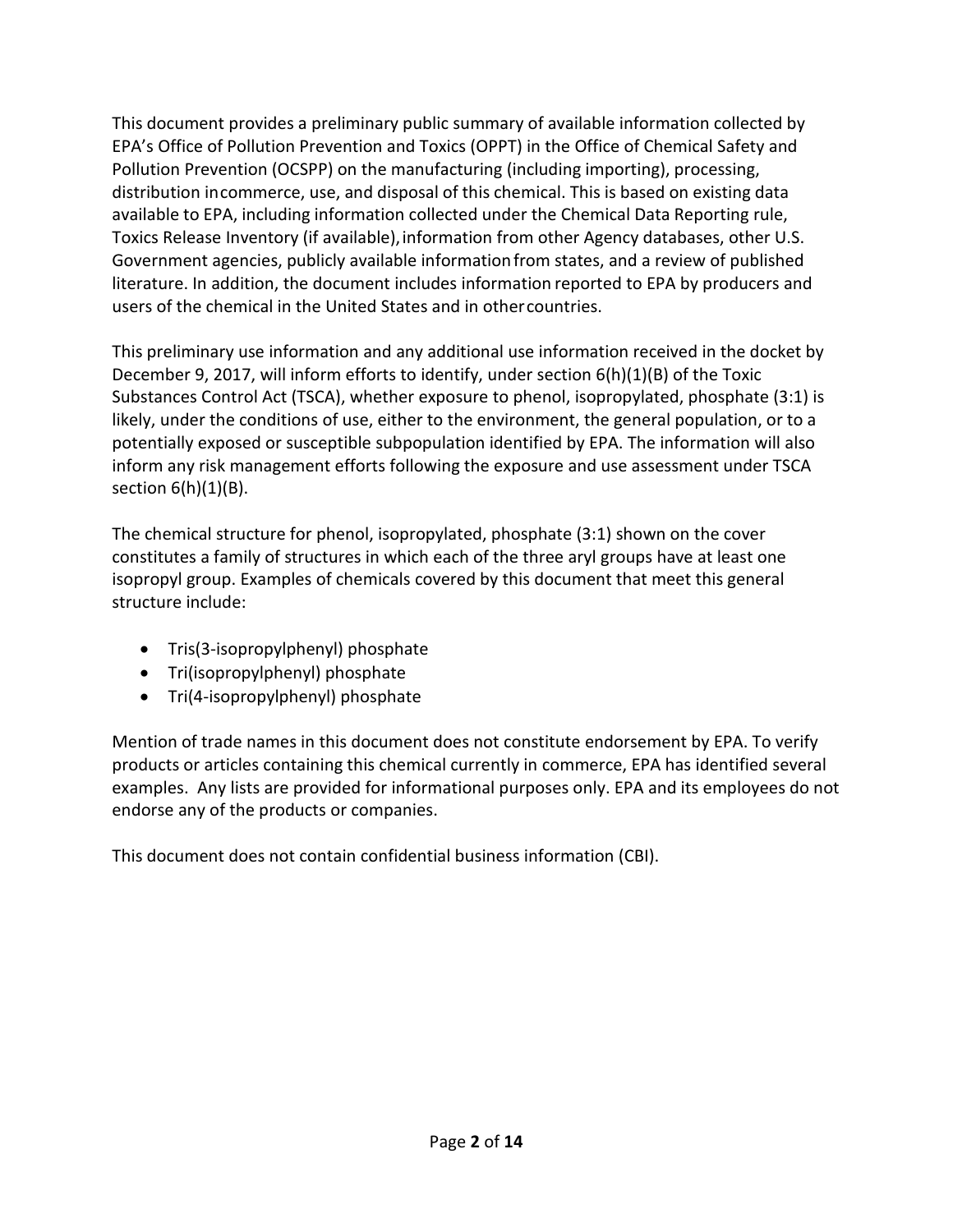# **TABLE OF CONTENTS**

| $\overline{1}$ . |  |
|------------------|--|
| $\overline{2}$ . |  |
| $\overline{3}$ . |  |
| $\overline{4}$ . |  |
| 5.               |  |
| 6.               |  |
|                  |  |
|                  |  |

### <span id="page-2-0"></span>**CONTACT**

Randy Yakal, Chemical Control Division, Office of Pollution Prevention and Toxics. 202-564-4127, yakal.randy@epa.gov

Docket: EPA-HQ-OPPT-2016-0730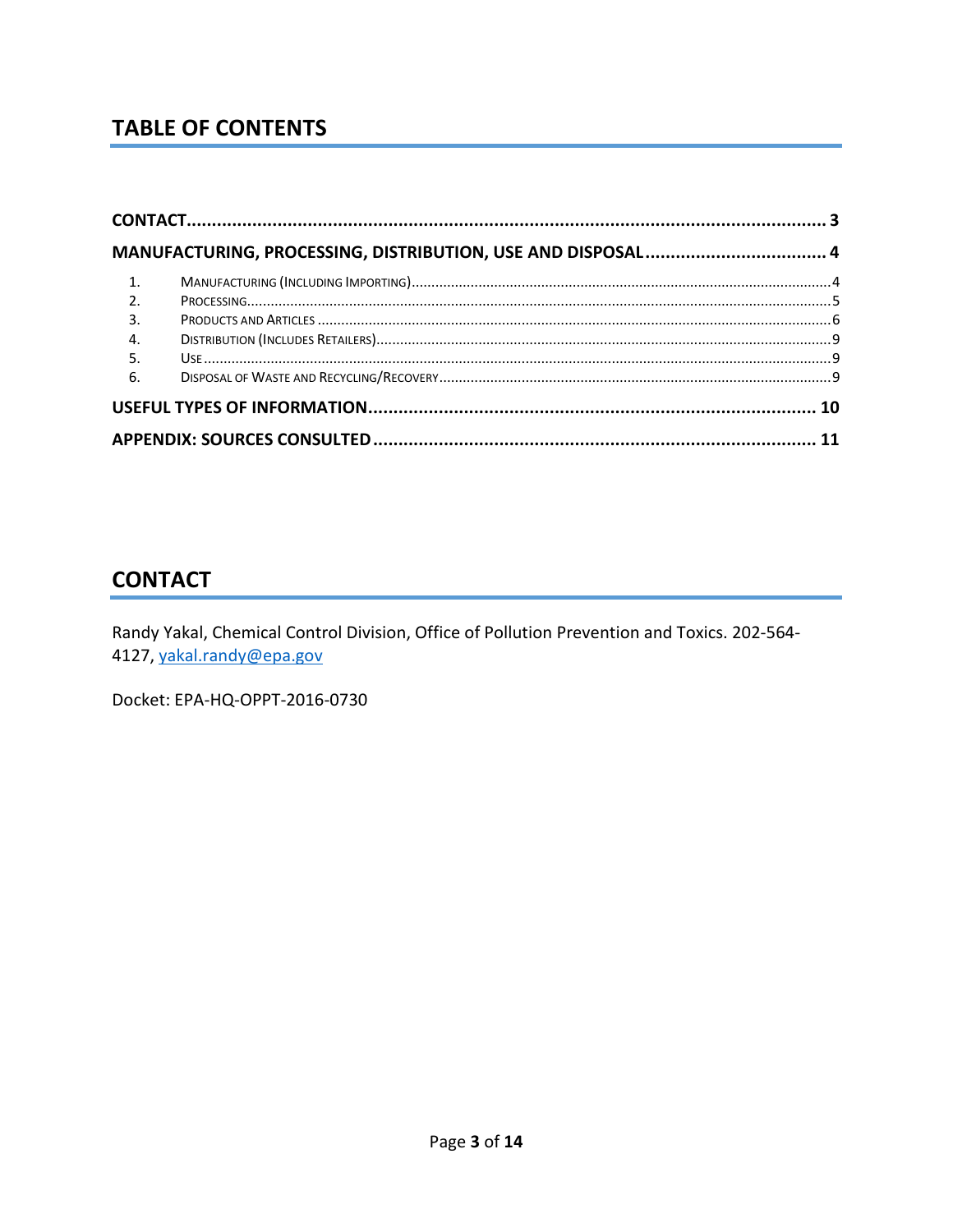### <span id="page-3-1"></span><span id="page-3-0"></span>**1. Manufacturing (Including Importing)**

For the 2016 Chemical Data Reporting (CDR) period, 9 sites reported manufacturing (including importing) phenol, isopropylated, phosphate (3:[1](#page-3-2)) in the United States<sup>1</sup>,<sup>2</sup>. The total amount (lbs) of phenol, isopropylated, phosphate (3:1) manufactured or imported annually in the United States was 12,362,683 in 2010; 14,932,040 in 2011; 3,191,017 in 2012; 2,968,861 in 2013; 5,632,272 in 2014; and 5,951,318 in 2015.

Phenol, isopropylated, phosphate (3:1) is not reported to the Toxics Release Inventory.

#### **Manufacturing Process**

Phenol, isopropylated, phosphate (3:1) is made by reaction of phenol with propylene. The resulting product is a mixture of mainly ortho- and para-isomers with varying degrees of alkylation. The product of this reaction is then mixed with phenol and reacted with phosphorus oxychloride to produce the phosphate ester. The relative amounts of phenol and isopropylated phenol can be varied to give a range of products with a corresponding range of properties. Source: [https://pubchem.ncbi.nlm.nih.gov/compound/75628#section=Methods-of-](https://pubchem.ncbi.nlm.nih.gov/compound/75628#section=Methods-of-Manufacturing)[Manufacturing](https://pubchem.ncbi.nlm.nih.gov/compound/75628#section=Methods-of-Manufacturing)

Triaryl phosphates isopropylated are manufactured from phosphorous oxychloride and phenol. The manufacturing process is carried out in closed reactors and the hydrogen chloride gas generated during the reaction absorbed in water. Source: [https://toxnet.nlm.nih.gov/cgi-bin/sis/search2/f?./temp/~M6hbNs:1](https://toxnet.nlm.nih.gov/cgi-bin/sis/search2/f?./temp/%7EM6hbNs:1)

The figure below provides a generic depiction of a process for manufacturing phenol, isopropylated, phosphate (3:1). Source: [https://www.epa.gov/sites/production/files/2015-](https://www.epa.gov/sites/production/files/2015-04/documents/ffr_foam_alternatives_vol1.pdf) [04/documents/ffr\\_foam\\_alternatives\\_vol1.pdf](https://www.epa.gov/sites/production/files/2015-04/documents/ffr_foam_alternatives_vol1.pdf)

<span id="page-3-2"></span> <sup>1</sup> Manufacturers (including importers) are required to report under CDR if they meet certain production volume thresholds, generally 25,000 lb or more of a chemical substance at any single site. Reporting is triggered if the annual reporting threshold is met during any of the calendar years since the last principal reporting year. In general, the reporting threshold remains 25,000 lb per site. However, a reduced reporting threshold (2,500 lbs) now applies to chemical substances subject to certain TSCA actions. [https://www.epa.gov/chemical-data](https://www.epa.gov/chemical-data-reporting/how-report-under-chemical-data-reporting)[reporting/how-report-under-chemical-data-reporting](https://www.epa.gov/chemical-data-reporting/how-report-under-chemical-data-reporting)

<span id="page-3-3"></span><sup>&</sup>lt;sup>2</sup> Manufacture in the context of CDR means to manufacture, produce, or import for commercial purposes. Manufacture includes the extraction, for commercial purposes, of a component chemical substance from a previously existing chemical substance or complex combination of chemical substances. (40 CFR 711.3) [https://www.epa.gov/sites/production/files/2015-12/documents/cdr\\_fact\\_sheet\\_importers\\_final\\_dec2015\\_0.pdf](https://www.epa.gov/sites/production/files/2015-12/documents/cdr_fact_sheet_importers_final_dec2015_0.pdf)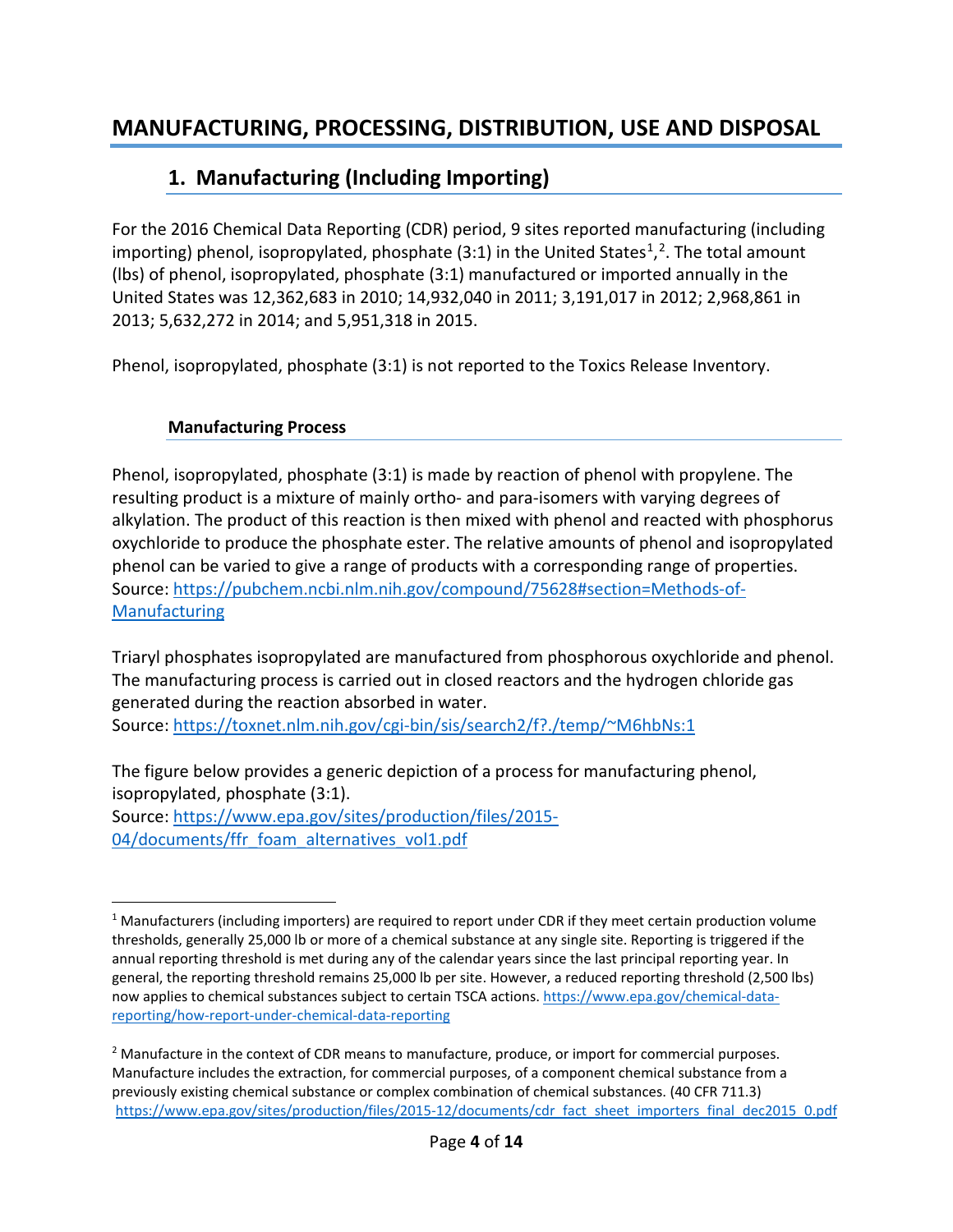

Generic Chemical Manufacturing Process Flow Diagram

### <span id="page-4-0"></span>**2. Processing**

Based on publicly available information reported to the 2016 CDR, processing of phenol, isopropylated, phosphate (3:1) includes: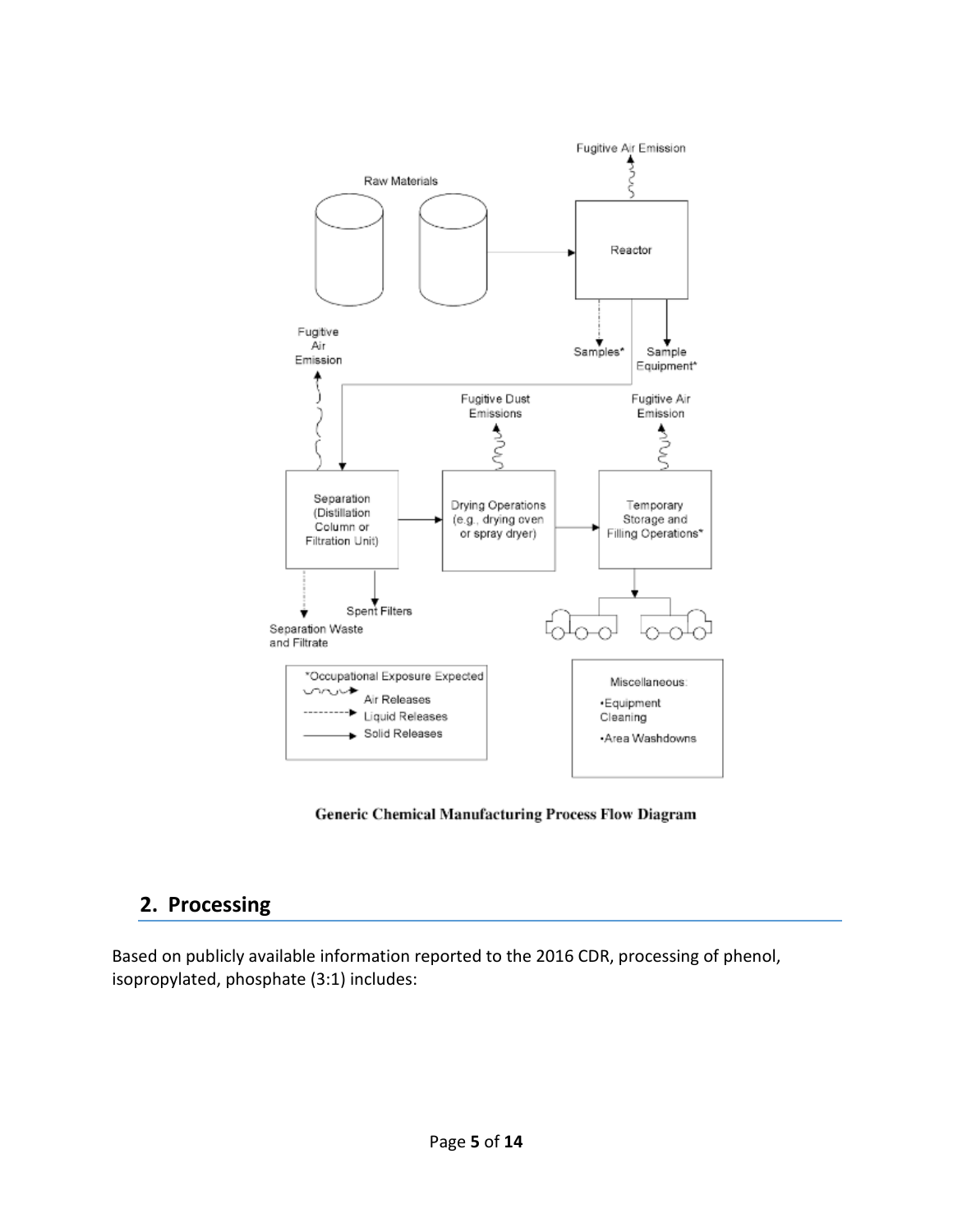| <b>NAICS</b>       | - -<br><b>NAICS Title</b>                                  |  |  |  |  |
|--------------------|------------------------------------------------------------|--|--|--|--|
| 42, 44, 45, 48, 49 | Wholesale and Retail Trade                                 |  |  |  |  |
| 336                | <b>Transportation Equipment Manufacturing</b>              |  |  |  |  |
| 3261               | <b>Plastics Product Manufacturing</b>                      |  |  |  |  |
| 32551              | <b>Paint and Coating Manufacturing</b>                     |  |  |  |  |
| 32552              | <b>Adhesive Manufacturing</b>                              |  |  |  |  |
| 324191             | Petroleum Lubricating Oil and Grease Manufacturing         |  |  |  |  |
| 325211             | <b>Plastic Material and Resin Manufacturing</b>            |  |  |  |  |
| 325212             | <b>Synthetic Rubber Manufacturing</b>                      |  |  |  |  |
| 325992             | Photographic Film Paper, Plate, and Chemical Manufacturing |  |  |  |  |

**Table 1. NAICS codes of industries processing phenol, isopropylated, phosphate (3:1).**

As reported to the 2016 CDR, the types of processes using phenol, isopropylated, phosphate (3:1) include incorporation into articles, use as a chemical processing or manufacturing aid, and incorporation into a formulation, mixture or reaction product.

Phenol, isopropylated, phosphate (3:1) is widely used for both its flame retardant and lubricating properties.

A number of applications to which flame retardants such as phenol, isopropylated, phosphate (3:1) are added include the use in textiles, rubber, polyurethane foam, antistatic agent, cellulose, cotton, cutting oils, electronic equipment such as video display units cables, casting resins, glues, engineering thermoplastics, epoxy resins, and phenolic resins. Source: **van der Veen, I.; de Boer, J. Phosphorus Flame Retardants: Properties, Production, Environmental Occurrence, Toxicity and Analysis. Chemosphere 2012, 88 (10), 1119–1153.**

Because phenol, isopropylated, phosphate (3:1) is a liquid, processing into lubricant products and liquid flame retardants involves adding it into formulated mixtures. Data was not available to the EPA regarding the equipment commonly used for this process.

# <span id="page-5-0"></span>**3. Products and Articles**

EPA identified the following types of products [and articles] based on a search of available sources for products containing phenol, isopropylated, phosphate (3:1). This list is provided for informational purposes only. EPA and its employees do not endorse any of the products or companies. Due to lack of available data on which articles contain specific flame retardants, only products have been included in this section.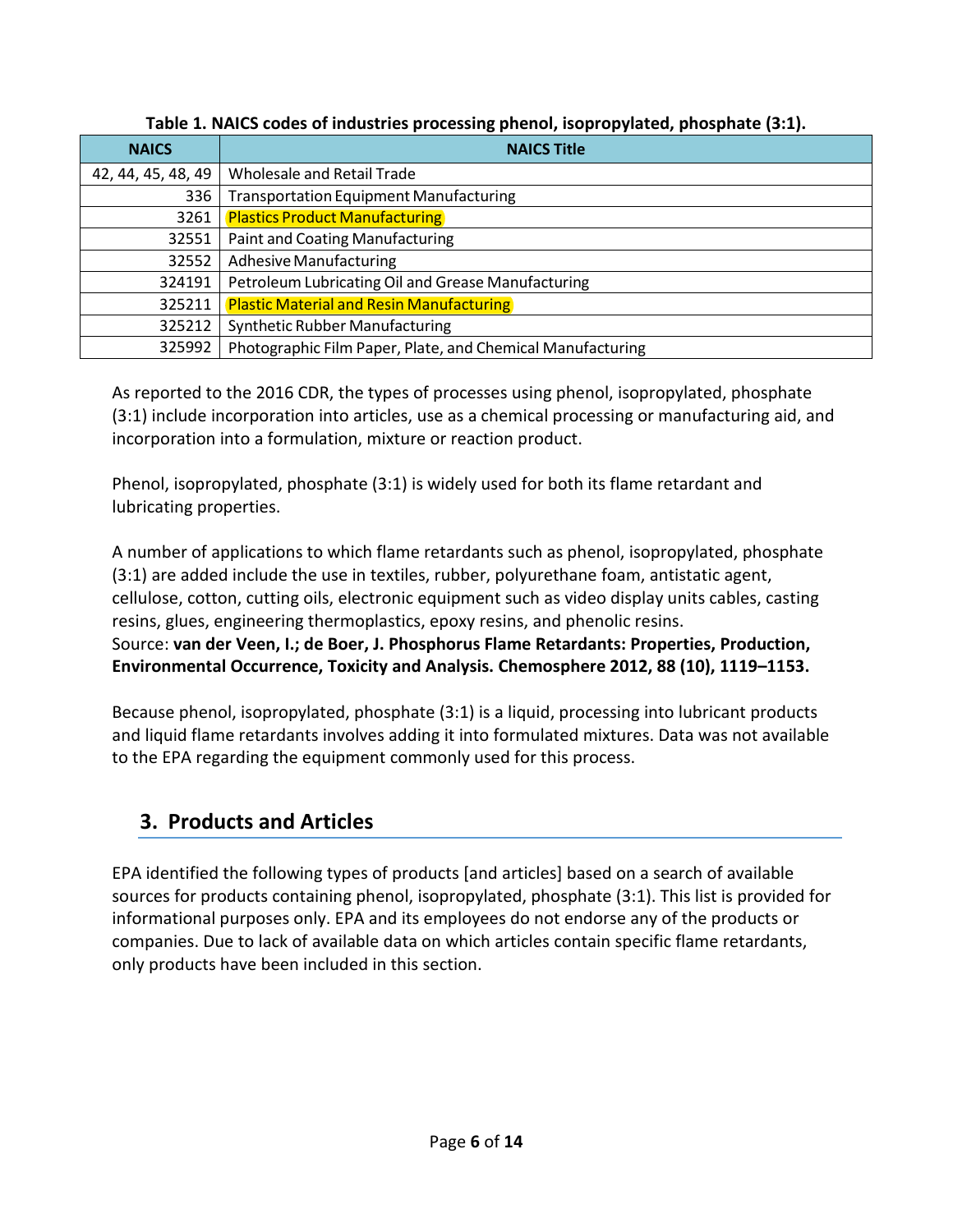| <b>Trade name</b>                            | Use of the product/article as<br>described in the SDS or the<br>company website | % by<br>weight<br>of<br>chemical | Link to references, SDS or industry information                                                                                                                                                                                      |
|----------------------------------------------|---------------------------------------------------------------------------------|----------------------------------|--------------------------------------------------------------------------------------------------------------------------------------------------------------------------------------------------------------------------------------|
| HI-TAC<br>adhesive                           | Adhesive                                                                        | $1 - 5%$                         | http://us.henry.com/fileadmin%2Fpdf%2Fcurrent<br>%2Fmsds%2FBK103_msds.pdf                                                                                                                                                            |
| <b>HYJET IV-A</b><br><b>PLUS</b>             |                                                                                 | $10 - 20%$                       | http://www.sfm.state.or.us/cr2k subdb/MSDS/SY<br>NTHETIC_AVIATION_HYDRAULIC_FLUID.PDF                                                                                                                                                |
| <b>HYJET V</b>                               | Aviation hydraulic fluid                                                        | $10 - 20%$                       | http://site.skygeek.com/MSDS/exxon-mobil-<br>hyjetv5gl-hydraulic-fluid-jet-v-5-gallon.pdf                                                                                                                                            |
| FSC3, Joint<br>Fire<br>Protective<br>Coating | Elastomeric Firestop,<br>Intumescent                                            | $1 - 10%$                        | http://www.emersonindustrial.com/en-<br>US/documentcenter/EGSElectricalGroup/products<br>_documents/fitting/haz_loc_fitting/haz_loc_cable<br>_cord_fitting/firestop-coatings-<br>compounds/nelson_firestop_fsc3_nsds_05-<br>2006.pdf |
| ES2207                                       | Epoxy resin                                                                     | $10 - 30%$                       | http://hybris.cms.henkel.com/henkel/msdspdf?m<br>atnr=922147&country=US&language=ES                                                                                                                                                  |
| Reolube HYD<br>46                            | Fire-resistant hydraulic fluid                                                  | N/A                              |                                                                                                                                                                                                                                      |
| <b>FR-46-PE</b>                              | Fire-resistant phosphate ester<br>hydraulic fluid                               | $60-$<br>100%                    |                                                                                                                                                                                                                                      |
| SpecSeal Fast<br><b>Tack</b>                 | Firestop and Sound<br>Transmission                                              | $10 - 15%$                       | http://files.systems.stifirestop.com/5.%20Safety%<br>20Data%20Sheet/1.%20English/SDS Fast%20Tack<br>%20Firestop%20Spray.pdf                                                                                                          |
| Reofos 50                                    | <b>Flame Retardant</b>                                                          | $90 -$<br>100%                   | Chemtura Reofos 50 SDS                                                                                                                                                                                                               |
| Firemaster<br>550                            |                                                                                 | $50 - 70%$                       | <b>Chemtura Firemaster 550 SDS</b>                                                                                                                                                                                                   |
| Pyroclad X1                                  |                                                                                 | $2.5 -$<br>10%                   | msds.carboline.com/servlet/FeedFile/11/prod/86<br>90/98/Pyroclad+X1.pdf                                                                                                                                                              |
| Durad 150                                    |                                                                                 | ≤100%                            | Chemtura Durad 150 SDS                                                                                                                                                                                                               |
| Reofos 35                                    |                                                                                 | $62 - 68%$                       | Chemtura Reofos 35 SDS                                                                                                                                                                                                               |
| Durad 310M                                   |                                                                                 | $90 -$<br>100%                   | Chemtura Durad 310M SDS                                                                                                                                                                                                              |
| Durad 220                                    | Flame Retardant; Lubricant                                                      | 90 <sub>1</sub><br>100%          | Chemtura Durad 220 SDS                                                                                                                                                                                                               |
| Reofos 95                                    |                                                                                 | $90 -$<br>100%                   | Chemtura Reofos 95 SDS                                                                                                                                                                                                               |
| Syn-O-Ad<br>9578                             |                                                                                 | 81 - 87%                         | <b>Manufacturers MSDS</b>                                                                                                                                                                                                            |
| Phosguard<br>8100                            |                                                                                 | 8.10%                            | http://www.thecarycompany.com/media/pdf/spe<br>cs/TDS_PhosGard8100_Jun2014.pdf                                                                                                                                                       |
| Reofos 65                                    | Flame retardant; plasticizer                                                    | $90 -$<br>100%                   | Chemtura Reofos 65 SDS                                                                                                                                                                                                               |
| Phosflex 31L                                 |                                                                                 | $64 - 72%$                       | <b>Manufacturers MSDS</b>                                                                                                                                                                                                            |
| Phosflex 41L                                 |                                                                                 | $81 - 87%$                       | http://www.tri-<br>iso.com/documents/ICL_Phosflex_41L_MSDS.pdf                                                                                                                                                                       |

#### **Table 2. List of Products containing Phenol, isopropylated, phosphate (3:1)**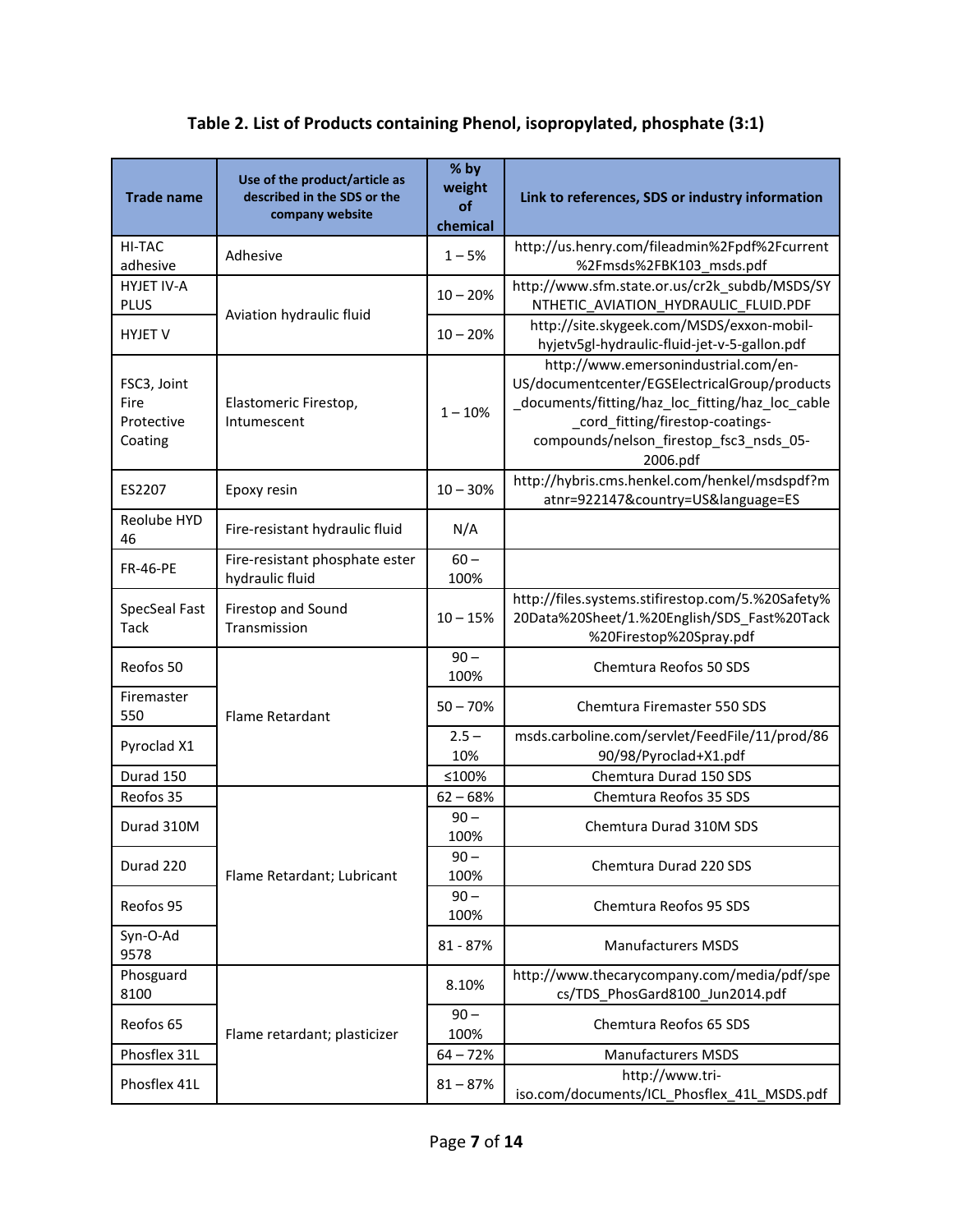| <b>Trade name</b>                                  | Use of the product/article as<br>described in the SDS or the<br>company website | % by<br>weight<br>of<br>chemical | Link to references, SDS or industry information                                                                                                                                              |
|----------------------------------------------------|---------------------------------------------------------------------------------|----------------------------------|----------------------------------------------------------------------------------------------------------------------------------------------------------------------------------------------|
| <b>PANCRETE</b><br><b>PART B</b>                   | HVAC metal pan resurfacer<br>and related coating.                               | $5 - 15%$                        | http://www.novatech-<br>usa.com/core/media/media.nl/id.4469/c.ACCT11<br>9126/.f?h=f85a6c5d13397ee243e6                                                                                       |
| Braycote<br>3214                                   | Industrial grease; aircraft<br>applications                                     | 2.90%                            | http://msdspds.bp.com/ussds/amersdsf.nsf/0/C1<br>D4D449457689B180257ED80052CCFC/\$file/BP%2<br>0GHS%20SDS%20-%20South%20Korea%20KR-ILS-<br>Castrol463729-US17en-GB.pdf                       |
| <b>Boss 816</b>                                    | Intumescent Firestop Sealant                                                    | $1 - 10%$                        | http://accumetricllc.org/uplimg/boss/MSDS/816.<br>pdf                                                                                                                                        |
| FlameSafe FS<br>1900 Series<br>Firestop<br>Sealant | Intumescent Firestop Sealant                                                    | $5 - 10%$                        | http://csiconcrete.com/msds/flamesafefirestopse<br>alant.pdf                                                                                                                                 |
| 727                                                | Laminating Adhesive                                                             | $10 - 15%$                       | http://www.vimasco.com/pdf/727 Laminating A<br>dhesive_SDS.pdf                                                                                                                               |
| Serpiflex<br>Shield                                | Lead/Asbestos Abatement                                                         | $1 - 10%$                        | http://www.constructionmidwest.com/msds/Ser<br>piflex.pdf                                                                                                                                    |
| IP3                                                | Lubricant Additive                                                              | $64 - 72%$                       | http://www.palmerholland.com/Assets/User/Doc<br>uments/Product/43024/5601/MITM04664.pdf                                                                                                      |
| Tribol<br>1300/460                                 |                                                                                 | $1 - 1.1%$                       | http://msdspds.bp.com/ussds/amersdsf.nsf/0/C8<br>2A9743D849D48F80257F0600581015/\$file/BP%2<br>0GHS%20SDS%20-<br>%20China%20%20CN%20(Shanghai%20Branch)-<br>ILS-Castrol461558-DE03en-GB.pdf  |
| Castrol<br>AN157, 9cSt.<br>Helicopter<br>Gear Oil  | Lubricating oils                                                                | $1 - 5%$                         | http://msdspds.castrol.com/ussds/amersdsf.nsf/0<br>/10F0DF30F427D71A862578700067ACE8/\$file/23<br>3663Castrol%20AN157,%209cSt.%20Helicopter%<br>20Gear%20Oil.pdf                             |
| Eastman<br><b>HALO 157</b>                         |                                                                                 | $1 - 3%$                         | http://ws.eastman.com/ProductCatalogApps/Pag<br>eControllers/MSDS_PC.aspx?Product=71097894                                                                                                   |
| Shell Morlina<br>S2 BL 10                          |                                                                                 | $0.1 - 1%$                       | https://prodepc.blob.core.windows.net/epcblobs<br>torage/GSAP msds 00422402.PDF                                                                                                              |
| <b>EXCELENE</b><br>316                             |                                                                                 | $1 - 2.5%$                       | http://www.flywheeldistribution.com/content/EX<br>CELENE-316-SDS.PDF                                                                                                                         |
| 3M air tool<br>lubricant                           |                                                                                 | Trade<br>Secret                  | http://site.skygeek.com/MSDS/3m-051141-<br>20451-air-tool-lubricant-4-oz.pdf                                                                                                                 |
| <b>NYCOLUBE</b><br>127                             |                                                                                 | $0 - 2.5%$                       | http://objects.eanixter.com/PD365857.PDF                                                                                                                                                     |
| Interspeed<br>5640                                 | Paint                                                                           | $1 - 10%$                        | http://www.kellysolutions.com/erenewals/docum<br>entsubmit/KellyData%5COK%5Cpesticide%5CMSD<br>S%5C2693%5C2693-220%5C2693-<br>220_Interspeed_5640_Red_BZA645_5_5_13_200<br>9_12_16_47_PM.pdf |
| Micron<br>Antifouling                              |                                                                                 | $1 - 10%$                        | https://www.jamestowndistributors.com/userpor<br>tal/pdfs/MSDS/Interlux/MicronExtra/micron_extr<br>a_blue.pdf                                                                                |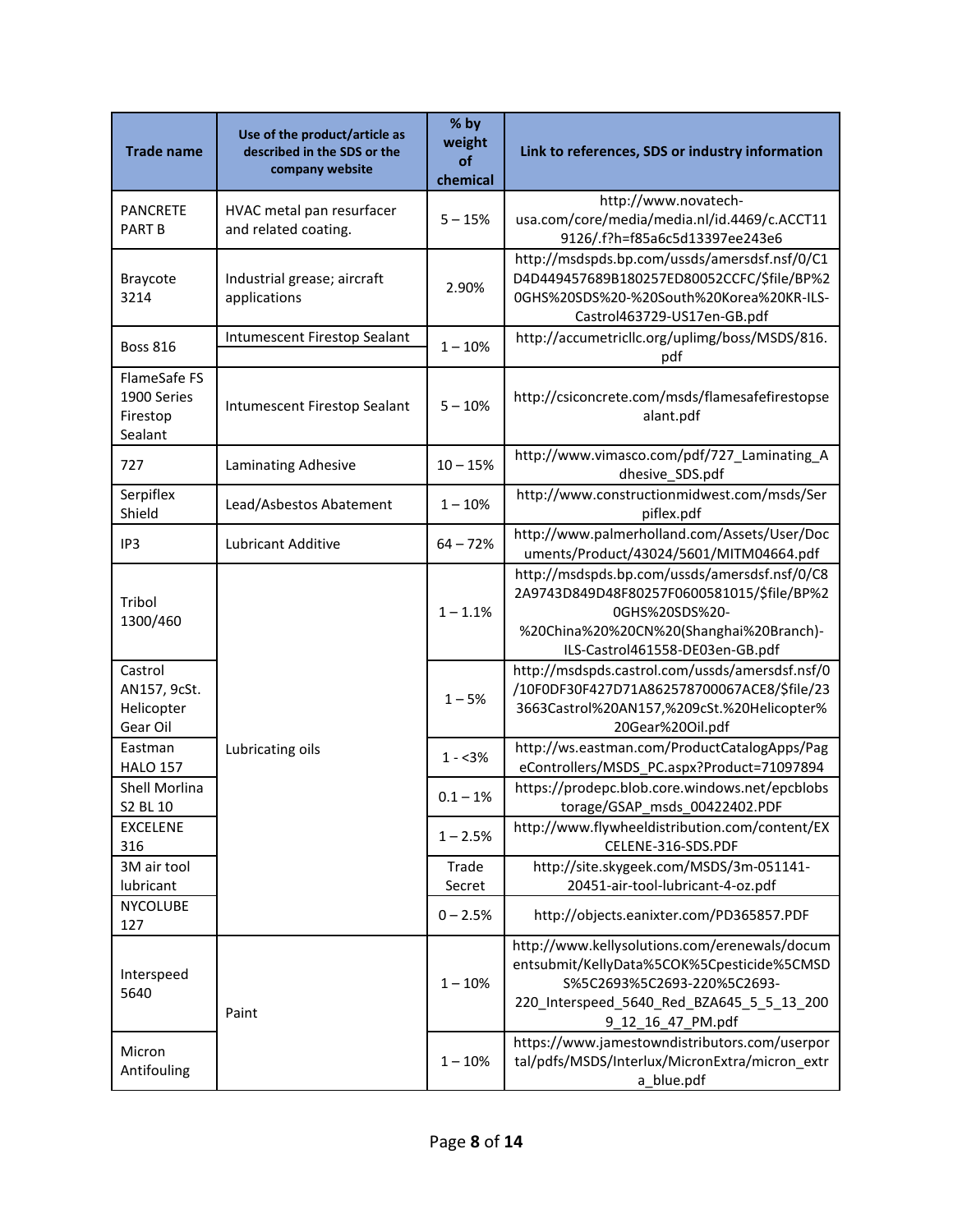| <b>Trade name</b>           | Use of the product/article as<br>described in the SDS or the<br>company website | $%$ by<br>weight<br>οf<br>chemical | Link to references, SDS or industry information                                      |
|-----------------------------|---------------------------------------------------------------------------------|------------------------------------|--------------------------------------------------------------------------------------|
| Incoat (all<br>colors)      |                                                                                 | $1 - 5%$                           | http://www.sealproweb.com/msds/polyval/polyv<br>almsds.pdf                           |
| <b>KP53</b>                 | Penetrating oil                                                                 | 5%                                 | http://www.skf.com/binary/81-<br>137146/MSDS KA54004-<br>4 KA54020 KP53penetrant.pdf |
| $P - 521$                   | Plasticizer                                                                     | 85%                                | http://www.hbchemical.com/wp-<br>content/uploads/2014/04/P-521-SDS.pdf               |
| 749<br>VaporBlok<br>Coating | Water-based Vapor Barrier<br>Coating                                            | $1 - 2%$                           | http://www.vimasco.com/pdf/749 Vapor-<br>Blok Water Based Elastomeric SDS.pdf        |

## <span id="page-8-0"></span>**4. Distribution (Includes Retailers)**

Based on data reported to the 2016 CDR, eight sites manufacture or import phenol, isopropylated, phosphate (3:1) for wholesale and retail trade in 2015. Phenol, isopropylated, phosphate (3:1) is available for purchase online from chemical suppliers.

#### <span id="page-8-1"></span>**5. Use**

In addition to the applications and products described above, flame retardants—some of which contain phenol, isopropylated, phosphate (3:1)—are used predominantly in four major areas: electronics and electrical devices, building and construction materials, furnishings, and transportation. They are also used in adhesives, lubricants, oils, paints, epoxy resins, and plasticizers.

Commonly treated electronics are TVs, computers/computer accessories, phones, washers and dryers, circuit boards, electrical cables, and other various household appliances. For building and construction materials, treated products include insulation materials, paints and coatings, wood products, roofing components, composite panels, and fixtures. Home/Office furnishing such as foam upholstery, curtains, carpets, and any fabrics that house them may also contain phenol, isopropylated, phosphate (3:1). Fabrics, foams, carpets, electrical equipment, and bumpers in airplanes, trains, and automobiles also contain flame retardants.

## <span id="page-8-2"></span>**6. Disposal of Waste and Recycling/Recovery**

Data was not available to the EPA regarding the disposal or recycling of phenol, isopropylated, phosphate (3:1).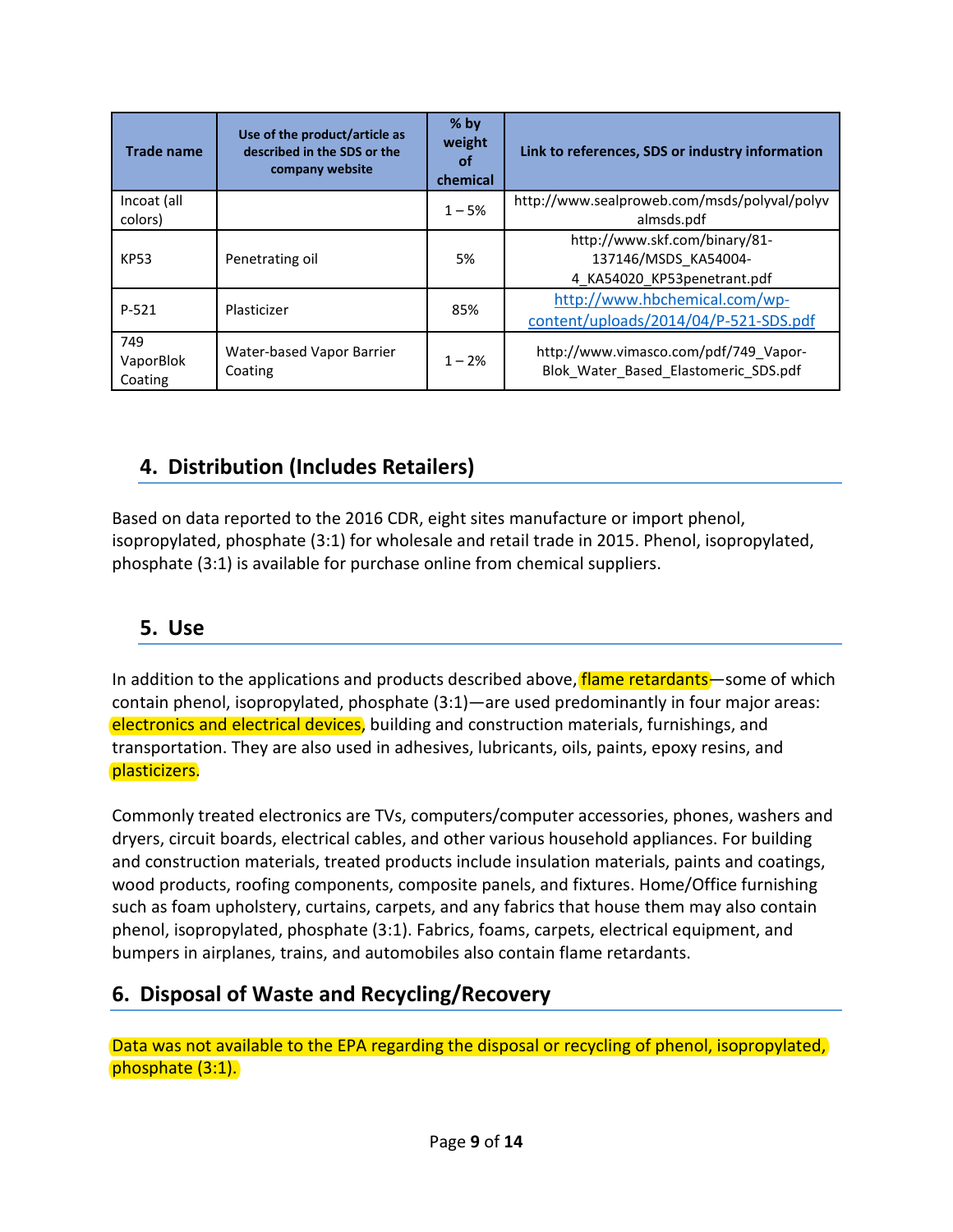### <span id="page-9-0"></span>**USEFUL TYPES OF INFORMATION**

This document presents a summary of information currently available to EPA on phenol, isopropylated, phosphate (3:1). EPA is interested in obtaining information to more fully characterize the manufacturing, processing, distribution, disposal, and use of chemicals that fall within the structure described earlier, to inform the development of the exposure and use of these chemicals, and to inform any subsequent risk management efforts. For example, EPA is interested in obtaining information on:

- the functional uses for this chemical;
- what types of products contain this chemical;
- which industry sectors use this chemical;
- what volume of the chemical is used;
- which uses have been discontinued or phased out;
- exposure scenarios for this chemical; and
- articles in which this chemical is found.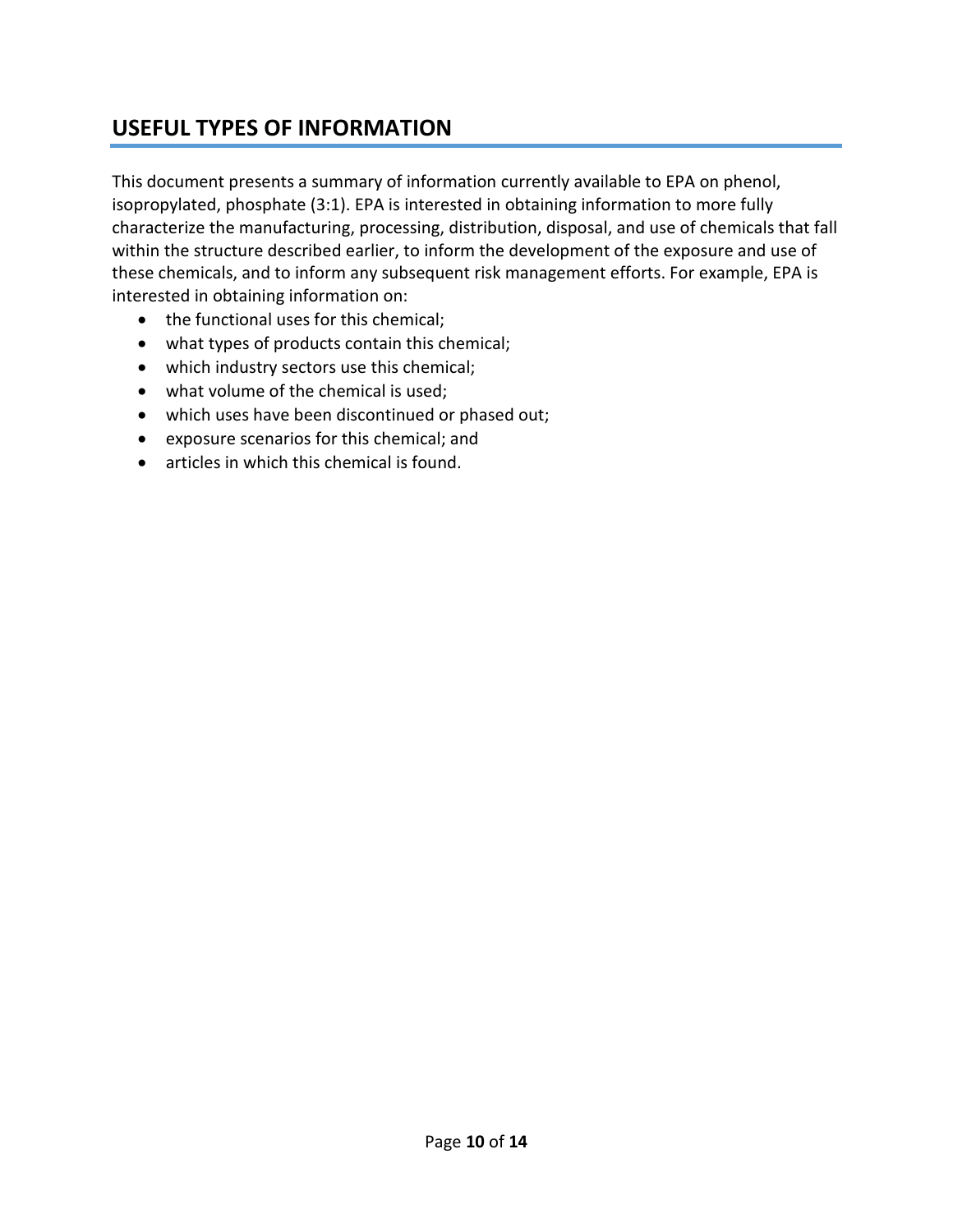# <span id="page-10-0"></span>**APPENDIX: SOURCES CONSULTED**

- U.S. EPA *Chemical Inventory* <https://www.epa.gov/tsca-inventory>
- U.S. EPA *ChemView <https://java.epa.gov/chemview>*
- TRI P2 information <https://www.epa.gov/toxics-release-inventory-tri-program/pollution-prevention-p2-and-tri>
- U.S. EPA *HPV HC* (access through Chemical Data Access Tool CDAT) [https://java.epa.gov/oppt\\_chemical\\_search/](https://java.epa.gov/oppt_chemical_search/)
- U.S. EPA *HPVIS* and *HPV HC* (access through Chemical Data Access Tool CDAT) [https://java.epa.gov/oppt\\_chemical\\_search/](https://java.epa.gov/oppt_chemical_search/)
- DfE Alternatives Assessments <https://www.epa.gov/saferchoice/design-environment-alternatives-assessments>
- Safer Chemical Ingredients List <https://www.epa.gov/saferchoice/safer-ingredients>
- Green Chemistry awards <https://www.epa.gov/greenchemistry/presidential-green-chemistry-challenge-winners>
- Greener products and services <https://www.epa.gov/greenerproducts/identify-greener-products-and-services>
- Pollution Prevention <https://www.epa.gov/p2/pollution-prevention-case-studies> <https://www.epa.gov/p2/grant-programs-pollution-prevention#sra> <https://www.epa.gov/p2/pollution-prevention-tools-and-calculators>
- U.S. EPA *InertFinder* [https://iaspub.epa.gov/apex/pesticides/f?p=101:1:](https://iaspub.epa.gov/apex/pesticides/f?p=101:1)
- U.S. EPA *Pesticide Chemical Search* [https://iaspub.epa.gov/apex/pesticides/f?p=CHEMICALSEARCH:1:0::NO:1:](https://iaspub.epa.gov/apex/pesticides/f?p=CHEMICALSEARCH:1:0::NO:1):
- U.S. EPA *Endocrine Disruptor Screening Program* [https://www.epa.gov/ingredients-used-pesticide-products/endocrine-disruptor-screening](https://www.epa.gov/ingredients-used-pesticide-products/endocrine-disruptor-screening-program-tier-1-assessments)[program-tier-1-assessments](https://www.epa.gov/ingredients-used-pesticide-products/endocrine-disruptor-screening-program-tier-1-assessments)
- U.S. EPA *Hazardous Waste* <https://www.epa.gov/hw/learn-basics-hazardous-waste#regulations>
- U.S. EPA *Superfund chemical data matrix* <https://www.epa.gov/superfund/superfund-chemical-data-matrix-scdm-query>
- U.S. EPA *Hazardous Air Pollutants* <https://www.epa.gov/haps/initial-list-hazardous-air-pollutants-modifications>
- U.S. EPA *Significant New Alternatives Policy (SNAP)* <https://www.epa.gov/snap>
- U.S. EPA *Volatile Organic Compounds* [https://www.epa.gov/indoor-air-quality-iaq/technical-overview-volatile-organic](https://www.epa.gov/indoor-air-quality-iaq/technical-overview-volatile-organic-)compounds#definition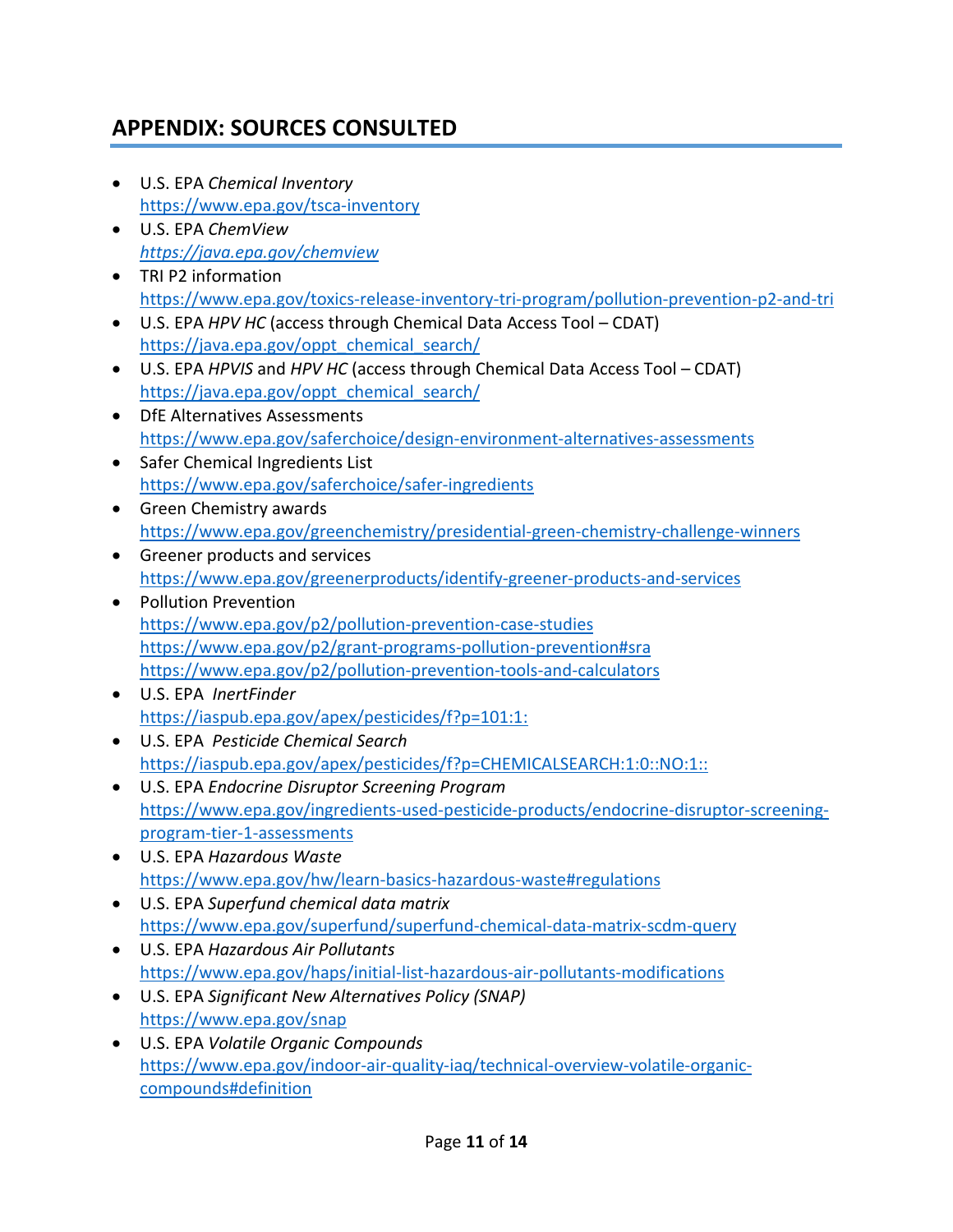- U.S. EPA *Toxic and priority pollutants under the Clean Water Act* <https://www.epa.gov/eg/toxic-and-priority-pollutants-under-clean-water-act#toxic>
- U.S. EPA *Contaminant Candidate list under the Safe Drinking Water Act* <https://www.epa.gov/ccl/contaminant-candidate-list-3-ccl-3#chemical-list>
- U.S. EPA *IRIS Assessment* <https://cfpub.epa.gov/ncea/iris2/atoz.cfm>
- U.S. EPA *SRS* [https://iaspub.epa.gov/sor\\_internet/registry/substreg/searchandretrieve/substancesearch/](https://iaspub.epa.gov/sor_internet/registry/substreg/searchandretrieve/substancesearch/search.do) [search.do](https://iaspub.epa.gov/sor_internet/registry/substreg/searchandretrieve/substancesearch/search.do)
- U.S. EPA *Chemical and Product Categories (CPCat) Database* <https://actor.epa.gov/cpcat/faces/home.xhtml>
- U.S. National Library of Medicine *ChemIDplus* <https://chem.sis.nlm.nih.gov/chemidplus/>
- U.S. National Library of Medicine *Hazardous Substance Data Bank (HSBD)* <https://toxnet.nlm.nih.gov/newtoxnet/hsdb.htm>
- U.S. Department of Health & Human Services *Household Products Database* <https://hpd.nlm.nih.gov/index.htm>
- OSHA *Chemical Hazards and Toxic Substances* <https://www.osha.gov/SLTC/hazardoustoxicsubstances/index.html>
- NIOSH Workplace Safety and Health Topics *Chemicals* <http://www.cdc.gov/niosh/topics/chemical.html>
- NIOSH *Pocket Guide to Chemical Hazards* <http://www.cdc.gov/niosh/npg/npgdcas.html>
- CPSC *Chemicals* <http://www.cpsc.gov/en/Research--Statistics/Chemicals/>
- CPSC *FHSA* [https://www.cpsc.gov/Business--Manufacturing/Business-Education/Business-](https://www.cpsc.gov/Business--Manufacturing/Business-Education/Business-Guidance/FHSA-Requirements/)[Guidance/FHSA-Requirements/](https://www.cpsc.gov/Business--Manufacturing/Business-Education/Business-Guidance/FHSA-Requirements/)
- Food and Drug Administration *List of Databases* <http://www.fda.gov/ForIndustry/FDABasicsforIndustry/ucm234631.htm>
- NTP (National Toxicology Program) *Substances studied by NTP* <http://ntpsearch.niehs.nih.gov/?e=True&ContentType=Testing+Status>
- Department of Energy *Protective Action Criteria Database* [http://energy.gov/ehss/protective-action-criteria-pac-aegls-erpgs-teels-rev-29-chemicals](http://energy.gov/ehss/protective-action-criteria-pac-aegls-erpgs-teels-rev-29-chemicals-concern-may-2016)[concern-may-2016](http://energy.gov/ehss/protective-action-criteria-pac-aegls-erpgs-teels-rev-29-chemicals-concern-may-2016)
- California Department of Toxic Substances Control *Toxics in Products* <http://www.dtsc.ca.gov/PollutionPrevention/ToxicsInProducts/index.cfm> <http://www.dtsc.ca.gov/SCP/CandidateChemicalsList.cfm> <http://www.dtsc.ca.gov/SCP/WhatIsAPriorityProduct.cfm>
- California Office of Environmental Health Hazard Assessment *Proposition 65 <http://oehha.ca.gov/proposition-65/chemicals>* <http://oehha.ca.gov/proposition-65/proposition-65-list>
- California Office of Environmental Health Hazard Assessment *Biomonitoring*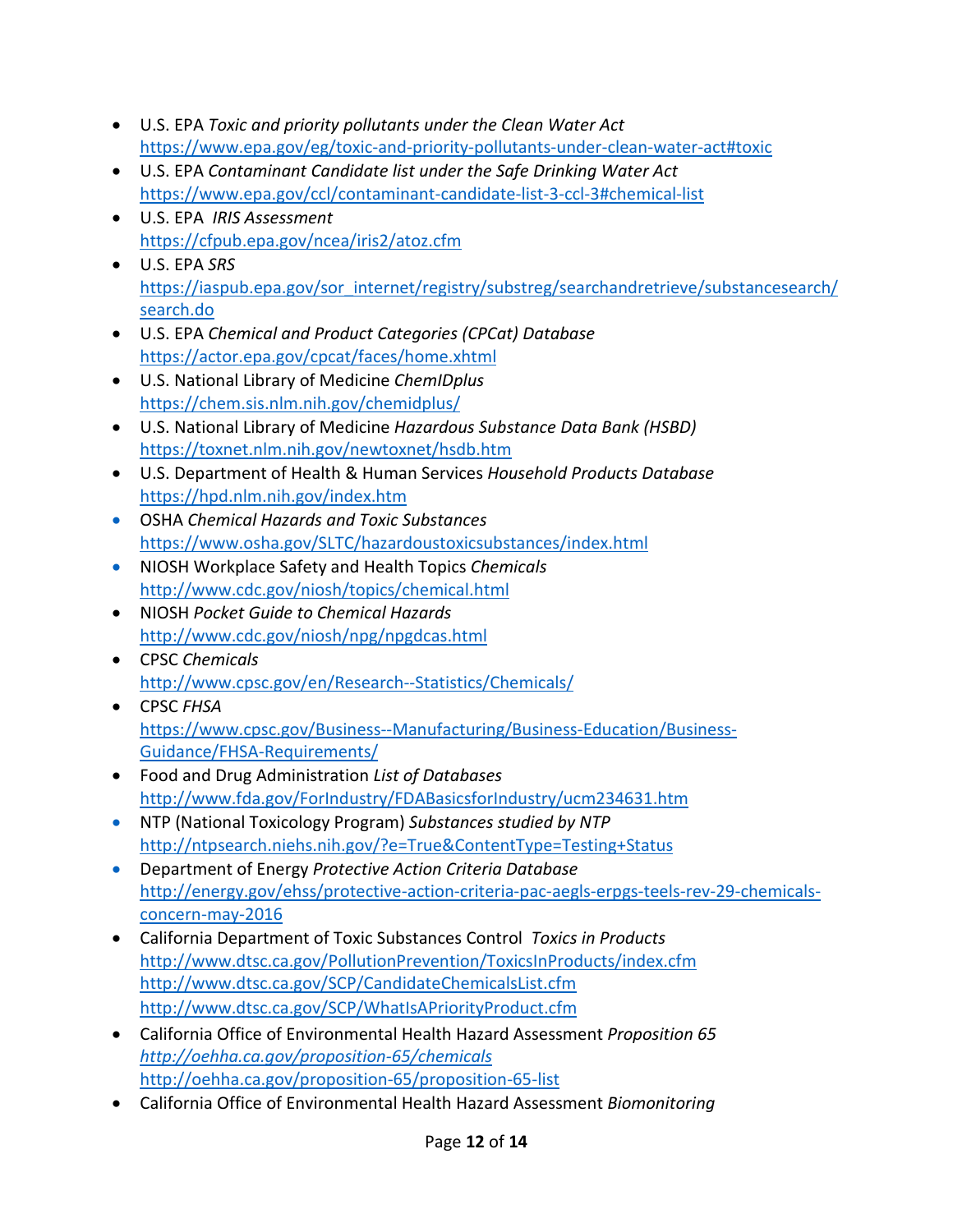<http://biomonitoring.ca.gov/chemicals>

- California *permissible exposure limits for chemical contaminants* [https://www.dir.ca.gov/title8/5155table\\_ac1.html](https://www.dir.ca.gov/title8/5155table_ac1.html)
- California *hazardous substance list* <https://www.dir.ca.gov/title8/339.html>
- California *Safe Cosmetics Program – list of chemical agents known or suspected to cause cancer or developmental or other reproductive harm.* <http://www.cdph.ca.gov/programs/cosmetics/Pages/default.aspx> <https://safecosmetics.cdph.ca.gov/search/Default.aspx>
- Maine *chemicals of high concern* <http://www.maine.gov/dep/safechem/highconcern/>
- Massachusetts *Toxics Use Reduction Act (TURA) (link includes a link to Higher hazard substances list) [http://www.mass.gov/eea/waste-mgnt-recycling/toxics/toxic-use-reduction/toxics-use](http://www.mass.gov/eea/waste-mgnt-recycling/toxics/toxic-use-reduction/toxics-use-reduction-act/)[reduction-act/](http://www.mass.gov/eea/waste-mgnt-recycling/toxics/toxic-use-reduction/toxics-use-reduction-act/)*
- Massachusetts *Complete list of TURA chemicals* [http://www.mass.gov/eea/agencies/massdep/toxics/tur/toxics-use-reduction-act-tura](http://www.mass.gov/eea/agencies/massdep/toxics/tur/toxics-use-reduction-act-tura-reporting-and-fees.html)[reporting-and-fees.html](http://www.mass.gov/eea/agencies/massdep/toxics/tur/toxics-use-reduction-act-tura-reporting-and-fees.html)
- Lowell Center for Sustainable Production *Chemical, Policy and Science Initiative* <http://www.chemicalspolicy.org/chemicalspolicy.us.state.database.php>
- Minnesota Department of Health *Toxic Free Kids Act Chemicals of High Concern* <http://www.health.state.mn.us/divs/eh/hazardous/topics/toxfreekids/highconcern.html>
- Michigan *Environmental Health Topics* [http://www.michigan.gov/mdhhs/0,5885,7-339-71548\\_54783\\_54784\\_74881-13050--](http://www.michigan.gov/mdhhs/0,5885,7-339-71548_54783_54784_74881-13050--) ,00.html
- New Hampshire *Regulated Toxic Air Pollutants* <http://des.nh.gov/organization/commissioner/legal/rules/documents/env-a1400.pdf>
- New Jersey *Right to Know Hazardous Substances* <http://web.doh.state.nj.us/rtkhsfs/rtkhsl.aspx>
- Oregon *Priority Persistent Pollutants (in water)* <http://www.deq.state.or.us/wq/SB737/>
- Oregon *Pollutant Profiles* <http://www.deq.state.or.us/wq/SB737/docs/LegRpAtt420100601.pdf>
- Oregon *Reducing Toxics in Oregon* <http://www.oregon.gov/deq/Pages/ToxicsReduction.aspx>
- Oregon *Chemicals of Concern for Children's Health* [http://public.health.oregon.gov/HealthyEnvironments/HealthyNeighborhoods/ToxicSubsta](http://public.health.oregon.gov/HealthyEnvironments/HealthyNeighborhoods/ToxicSubstances/Pages/childrens-chemicals-of-concern.aspx) [nces/Pages/childrens-chemicals-of-concern.aspx](http://public.health.oregon.gov/HealthyEnvironments/HealthyNeighborhoods/ToxicSubstances/Pages/childrens-chemicals-of-concern.aspx)
- Pennsylvania Department of Labor and Industry *Hazardous Substance List* <http://www.pacode.com/secure/data/034/chapter323/chap323toc.html>
- Rhode Island *Air Resources – Air Toxics* [http://www.dem.ri.gov/pubs/regs/regs/air/air22\\_08.pdf](http://www.dem.ri.gov/pubs/regs/regs/air/air22_08.pdf)
- Vermont *Chemical Disclosure Program for Children's Products*